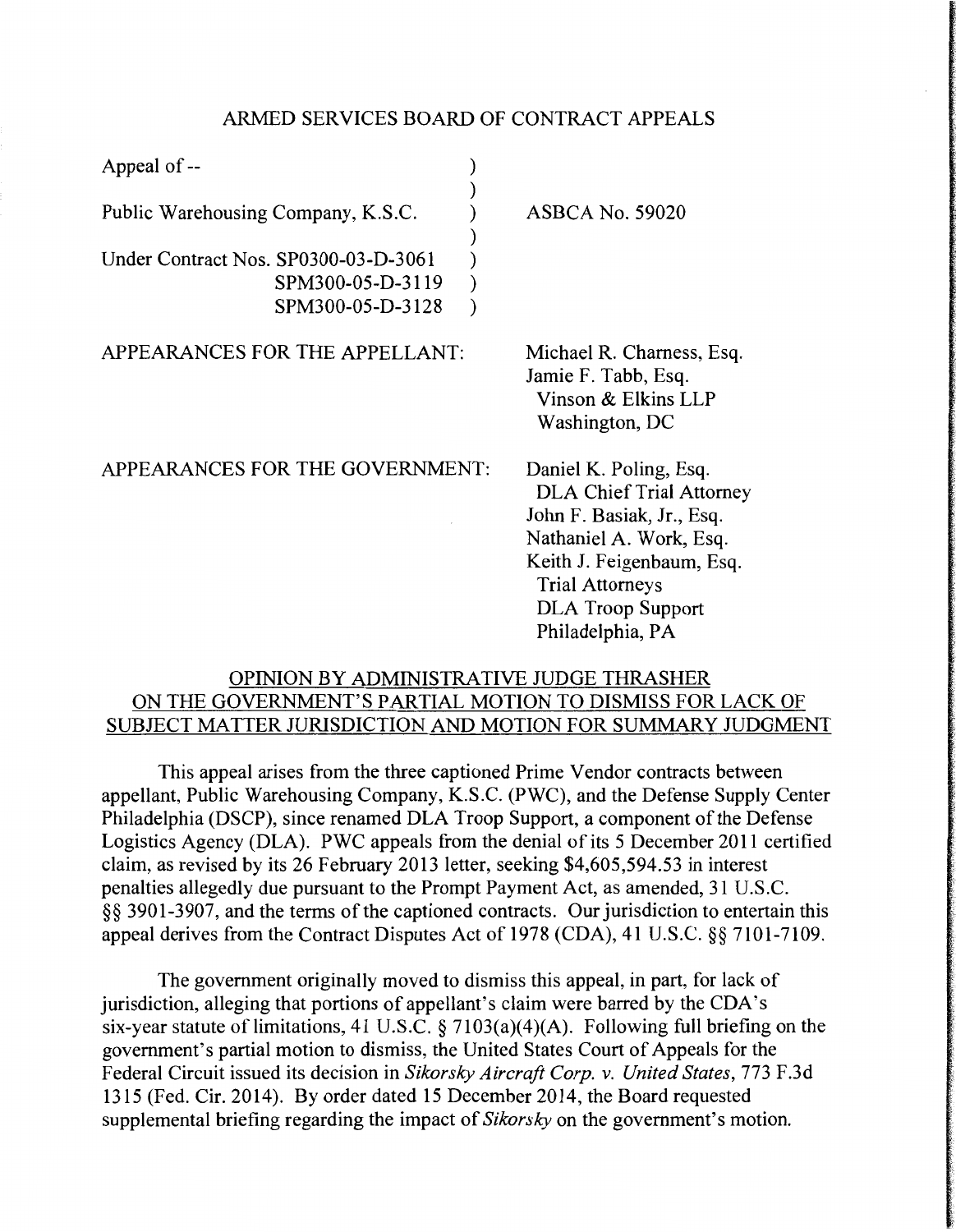In response to the Board's 15 December 2014 order, the government filed a document titled, "DLA's Motion for Summary Judgment and Supplemental Brief in Support of DLA's Partial Motion to Dismiss." In this submission, the government "renews its Partial Motion to Dismiss for Lack of Subject Matter Jurisdiction and also moves for Summary Judgment on the grounds that ... PWC's untimely requests for [Prompt Payment Act] interest are barred" (gov't mot. at 2).<sup>1</sup> In addition, the government seeks summary judgment on the basis that the exception for payments related to military contingency operations in the Office of Management and Budget's (OMB's) regulations implementing the Prompt Payment Act, 5 C.F.R. § 1315. l(b)(2), precludes PWC from succeeding on its claim (gov't mot. at 2, 13-16).

In *Sikorsky,* as the government acknowledges, the Federal Circuit held that the six-year statute of limitations in the CDA is not a jurisdictional bar. 773 F.3d at 1320-22. The court's decision in *Sikorsky* is binding on this Board. *Kellogg Brown* & *Root Services, Inc., ASBCA No. 58175, 15-1 BCA* 135,988 at 175,825; *Combat Support Assocs.,* ASBCA Nos. 58945, 58946, 15-1 BCA ii 35,923 at 175,591, *vacating on recon.*  14-1 BCA 135,782. Because the CDA's six-year statute of limitations "provides no basis to dismiss an appeal for lack of jurisdiction," *Combat Support*, 15-1 BCA 135,923 at 175,591, the government's partial motion to dismiss for lack of subject matter jurisdiction is denied. Accordingly, we address only the government's motion for summary judgment below.

<sup>&</sup>lt;sup>1</sup> The government acknowledges that the Federal Circuit held in *Sikorsky* that the CDA's six-year statute of limitations is not jurisdictional (gov't mot. at 16-17). However, the government argues that, with respect to the statute of limitations issue, dismissal for failure to state a claim upon which relief can be granted is appropriate *(id.* at 18-20). Although the government casts its statute of limitations argument in terms of dismissal for failure to state a claim, the government does not cite to the allegations in PWC's complaint, but rather speaks of an absence of a dispute of material fact *(id.* at 19-20). In its response, PWC treats the government's submission as seeking summary judgment on the statute of limitations issue *(see* app. resp. to gov't mot. at 58-59). The government does not contradict this characterization in its reply. We therefore treat the government's submission as seeking partial summary judgment based upon the CDA's six-year statute of limitations. *Cf Dick Pacific/GHEMM,* JV, ASBCA No. 55829, 08-2 BCA  $\sqrt{ }$  33,937 at 167,941 (noting that where the parties present matters outside the pleadings that are not excluded by the Board, a motion to dismiss for failure to state a claim is typically treated as a motion for summary judgment).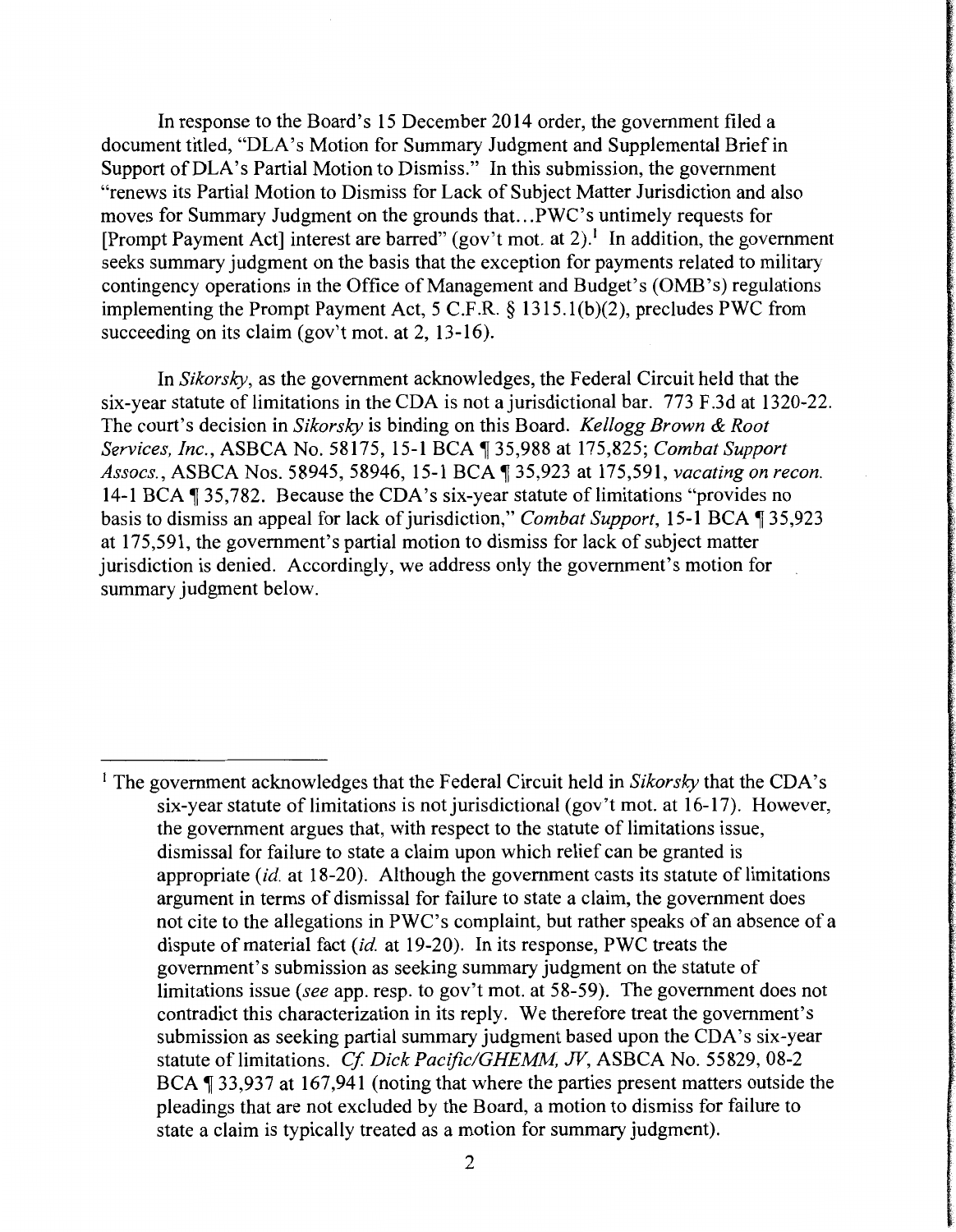## STATEMENT OF FACTS (SOF) FOR PURPOSES OF THE MOTION

### The Prompt Payment Act and Its Implementing Regulations

1. Congress enacted the Prompt Payment Act, Pub. L. No. 97-177, 96 Stat. 85 (1982), to "provide incentives for the Federal Government to pay its bills on time" and to "relieve private vendors of the unfair burdens which they frequently must bear as a result of doing business with the Government." H.R. Rep. No. 97-461, at 1, 11 (1982), *reprinted in* 1982 U.S.C.C.A.N. 111, 121. To accomplish these goals, if a federal agency failed to make a payment by the required payment date, the Prompt Payment Act required the agency to pay an interest penalty in accordance with regulations prescribed by the Director of the Office of Management and Budget (OMB). Pub. L. No. 97-177, § 2(a)(l), 96 Stat. 85.

2. OMB implemented the Prompt Payment Act by issuing OMB Circular A-125. Issuance of Circular A-125, "Prompt Payment," 47 Fed. Reg. 37,321(Aug.25, 1982). OMB revised Circular A-125 in 1984, 1985, and 1987. Issuance of Attachment to OMB Circular A-125, Prompt Payment, 49 Fed. Reg. 28,140 (July 10, 1984); Issuance of Attachment 2 and Other Revisions to OMB Circular A-125, "Prompt Payment," 50 Fed. Reg. 14,688 (Apr. 12, 1985); Revision to Circular No. A-125, "Prompt Payment," 52 Fed. Reg. 21,926 (June 9, 1987). In February 1988, the Federal Acquisition Regulation (FAR) was amended to implement the Prompt Payment Act and OMB Circular A-125 by adding FAR Subpart 32.9 and a Prompt Payment clause at FAR 52.232-25. Federal Acquisition Regulation; Ratification of Unauthorized Commitments and Prompt Payment, 53 Fed. Reg. 3,688 (Feb. 8, 1988).

3. Concerned that full compliance with the Prompt Payment Act had not been achieved and that problems remained, H.R. Rep. No. 100-784, at 9, 12-13 (1988), *reprinted in* 1988 U.S.C.C.A.N. 3036, 3037, 3040-41, Congress enacted the Prompt Payment Act Amendments of 1988, Pub. L. No. 100-496, 102 Stat. 2455. As amended by the 1988 amendments, the Prompt Payment Act provides that, in accordance with regulations prescribed by OMB, "the head of an agency acquiring property or service from a business concern, who does not pay the concern for each complete delivered item of property or service by the required payment date, shall pay an interest penalty to the concern on the amount of the payment due." 31 U.S.C. § 3902(a). The interest penalty "shall be paid for the period beginning on the day after the required payment date and ending on the date on which payment is made" and "such penalty shall be paid without regard to whether the business concern has requested payment of such penalty." *Id.*   $\S$  3902(b), (c)(1). The Act requires the head of the agency to pay the interest penalty "out of funds made available to carry out the program for which the penalty is incurred." *Id.*  § 3902(f).

4. The Prompt Payment Act, as amended by the 1988 amendments, directs the Director of OMB to prescribe regulations to implement section 3902 and provides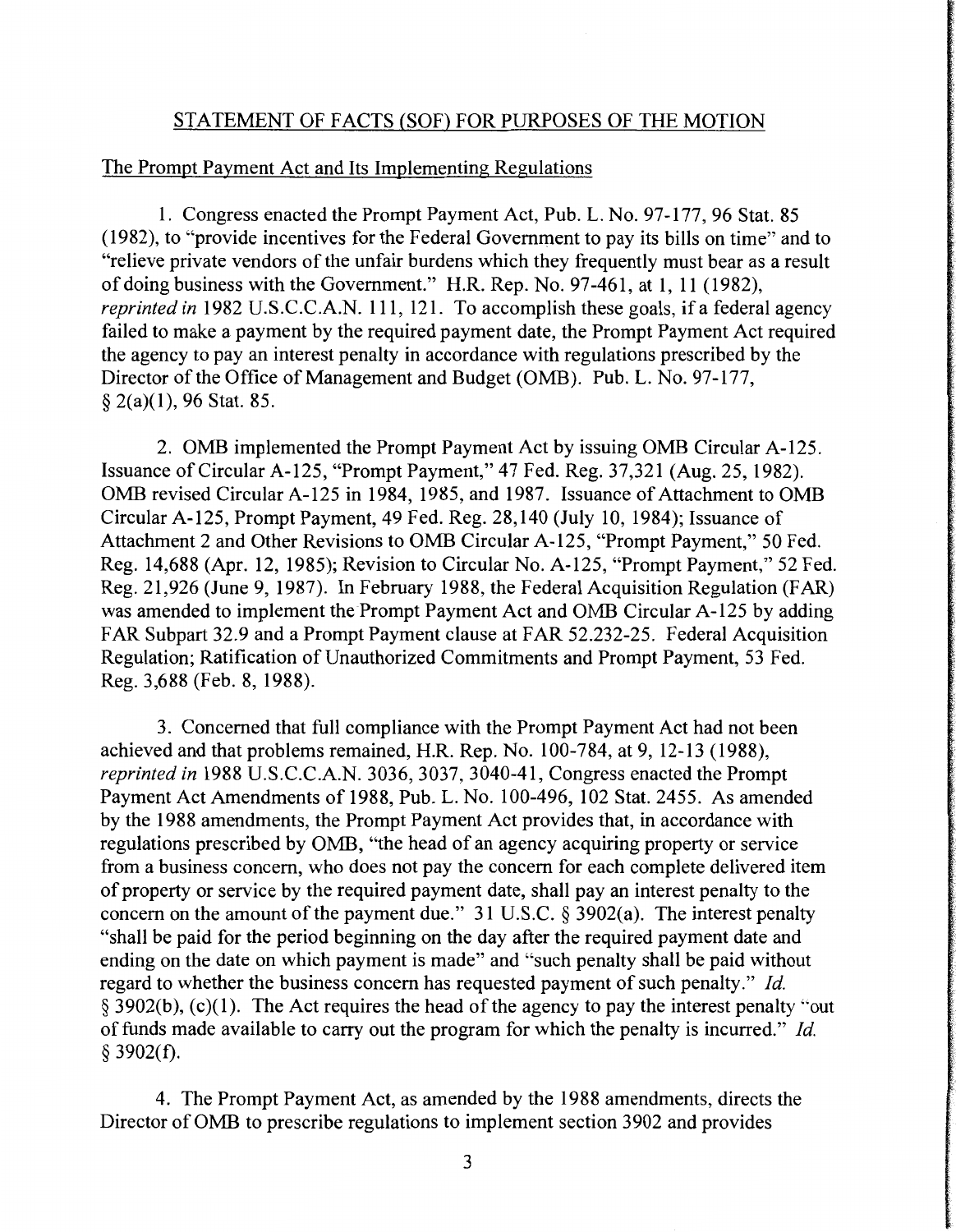detailed instructions regarding the content of the regulations. 31 U.S.C. § 3903. The Act requires the OMB regulations to generally provide a required payment date of 30 days after receipt of a proper invoice if no other payment date is established by contract, but also requires the regulations to prescribe earlier payment dates for payments related to certain food and agricultural products. *Id.* § 3903(a)(l)-(4). The Act also requires that the OMB regulations "permit an agency to make payment up to 7 days prior to the required payment date, or earlier as determined by the agency to be necessary on a case-by-case basis." *Id.* § 3903(a)(8). Lastly, the Prompt Payment Act Amendments of 1988 require the modification of the FAR to provide appropriate solicitation provisions and contract clauses to implement the Prompt Payment Act and OMB's regulations. Pub. L. No. 100-496, § 11, 102 Stat. 2455, 2463-65 (codified at 31 U.S.C. § 3903 note).

5. In 1989, OMB revised Circular A-125 to implement the 1988 amendments to the Prompt Payment Act. Revision to Circular No. A-125, "Prompt Payment," 54 Fed. Reg. 52,700 (Dec. 21, 1989). The revised Circular A-125 prescribed policies and procedures to be used by agencies to comply with the Prompt Payment Act as amended. The revised Circular A-125 prescribed rules for determining whether a proper invoice has been submitted and determining the payment due date, directing agencies to make payment no more than 7 days prior to the payment due date unless it determines that earlier payment is necessary on a case-by-case basis, and providing guidance for calculating interest due on late payments. *See id.* at 52,706-13. As relevant here, the revised Circular A-125 did not include an exception for payments related to military contingency operations.

6. In 1998, OMB issued a proposed rule that would make numerous revisions to OMB's prompt payment rules and replace OMB Circular A-125 with codified regulations. Prompt Payment, 63 Fed. Reg. 33,000 (June 17, 1998). OMB proposed to add "one additional exception to the Prompt Payment Act requirements ... for payments related to certain specified emergencies and military operations." *Id.* at 33,001. OMB also proposed to add a section that would provide for "early payment for ... payments related to emergencies and disasters, as well as for military deployments." *Id.* 

7. In September 1999, OMB promulgated the final rule codifying its revised prompt payment regulations in Part 1315 of Title 5 of the Code of Federal Regulations. Prompt Payment, 64 Fed. Reg. 52,580 (Sept. 29, 1999). As revised, OMB's prompt payment regulations provide that "[a]ll Executive branch vendor payments and payments to those defined as contractors or vendors ... are subject to the Prompt Payment Act with the following exceptions:  $\dots(2)$  Payments related to  $\dots$  military contingency operations (as defined in 10 U.S.C. 101(a)(13))." 5 C.F.R. § 1315.1(b)(2).<sup>2</sup> OMB's regulations also provide:

<sup>&</sup>lt;sup>2</sup> Section 1315.1(b)(2) also excepts payments related to emergencies and the release or threatened release of hazardous substances from the Prompt Payment Act.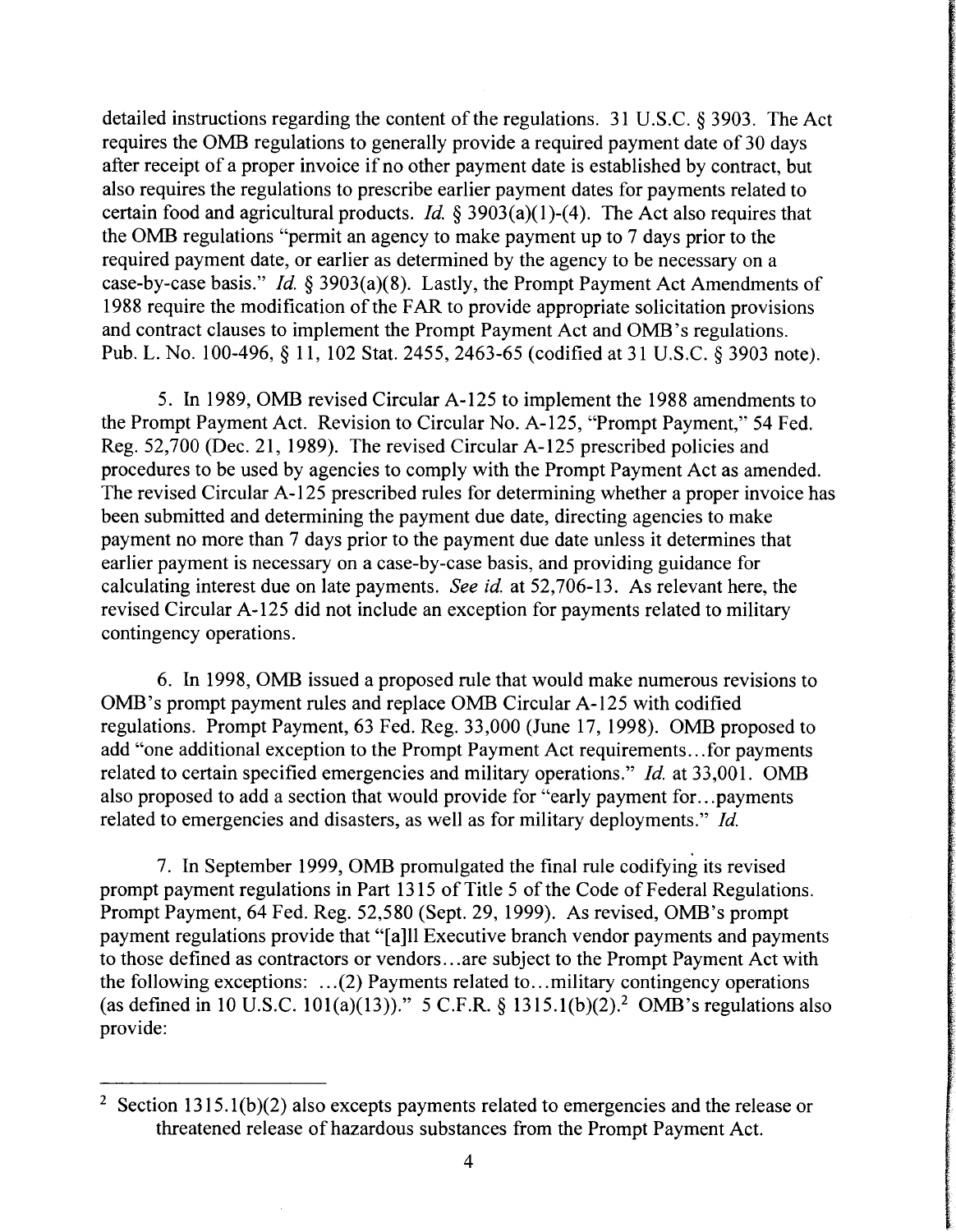An agency shall make payments no more than seven days prior to the payment due date, but as close to the due date as possible unless the agency head or his designee has determined, on a case-by-case basis for specific payments, that an earlier payment is necessary.... An agency may use the "accelerated payment methods" in  $\S$  1315.5 when it determines that such earlier payment is necessary.

5 C.F.R. § 1315.40). Section 1315.5, titled "Accelerated payment methods," in tum provides at paragraph (c) that "payments made under a military contingency (as defined in 10 U.S.C.  $101(a)(13)$ ) may be made as soon as the contract, proper invoice, receipt and acceptance documents or any other agreement are matched. Vendors shall be entitled to interest penalties if invoice payments are made after the payment due date." C.F.R.  $\S$  1315.5(c).

8. In October 1999, Congress amended section 3903 of the Prompt Payment Act to provide:

> ( c) A contract for the procurement of subsistence items that is entered into under the prime vendor program of the Defense Logistics Agency may specify for the purposes of section 3902 of this title a single required payment date that is to be applicable to an invoice for subsistence items furnished under the contract when more than one payment due date would otherwise be applicable to the invoice under the regulations prescribed under paragraphs (2), (3), and (4) of subsection (a) or under any other provisions of law. The required payment date specified in the contract shall be consistent with prevailing industry practices for the subsistence items, but may not be more than 10 days after the date of receipt of the invoice or the certified date of receipt of the items. The Director of the Office of Management and Budget shall provide in the regulations under subsection (a) that when a required payment date is so specified for an invoice, no other payment due date applies to the invoice.

National Defense Authorization Act for Fiscal Year 2000, Pub. L. No. 106-65, § 1009(2), 113 Stat. 512, 738-39 (1999).

9. On 22 May 2008, the Inspector General (IG) of the United States Department of Defense (DoD) issued Report No. D-2008-098 titled, "Internal Controls Over Payments Made in Iraq, Kuwait and Egypt" (app. resp. to gov't mot., ex. K). In this report, the DoD IG noted an apparent conflict between 5 C.F.R. §§ 1315.1 and 1315.5, and recommended that the "Under Secretary of Defense for Acquisition, Technology, and Logistics update the [FAR] and the Defense Federal Acquisition Regulation Supplement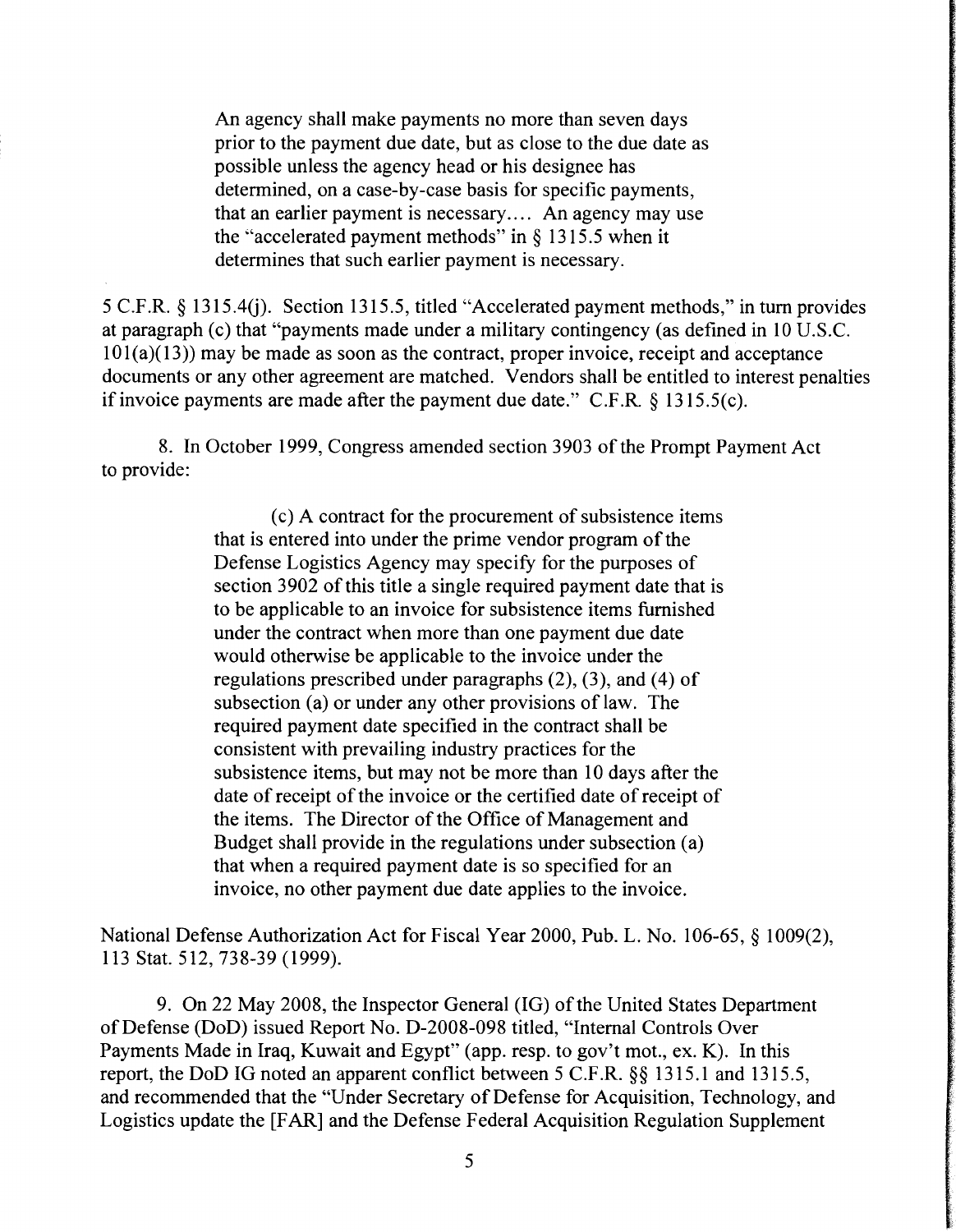[DFARS] to provide guidance that addresses [OMB's] exception to the Prompt Payment Act for payments related to military contingency operations" *(id.* at 22-25).

10. On 19 August 2009, the Director of Defense Procurement and Acquisition Policy issued a class deviation from FAR Subpart 32.9, which implements the Prompt Payment Act and OMB's regulations, for all DoD "contracting activities supporting payments covered by" 5 C.F.R. § 1315.1(b)(2) (app. resp. to gov't mot., ex. L). The class deviation applied when such payments "are either certified for payment in an operational area, or are contingent upon the receipt of necessary supporting documentation ... emanating from an operational area" *(id.* at 1). The class deviation granted the head of the contracting activity the authority to incorporate a special payment clause into contracts when he determined that an unstable business environment exists, and directed the head of the contracting activity to "make subsequent determinations as the operational area evolves into a more stable business environment to enable the provisions of the Prompt Payment Act to apply" *(id.* at 1-2).

11. In July 2010, citing the 22 May 2008 DoD IG report, the DoD issued an interim rule amending the DF ARS to "bring DoD into compliance with OMB implementation of the Prompt Payment Act by exempting military contingencies" at 5 C.F.R. § 1315.l(b)(2). Defense Federal Acquisition Regulation Supplement; Payments in Support of Emergencies and Contingency Operations (DF ARS Case 2009-D020), 75 Fed. Reg. 40,712, 40,712 (July 13, 2010). The interim rule added DFARS 232.901, which provides that FAR Subpart 32.9, Prompt Payment, does not apply when (i) there is, as relevant here, a contingency operation, (ii) the head of the contracting activity has made a determination that conditions exists that limit normal business operations, and (iii) payments will be made in the operational area or made contingent upon receiving supporting documentation from the operational area. 75 Fed. Reg. 40,713; DFARS 232.901(1). The interim rule also added a new DFARS clause, DFARS 252.232-7011, PAYMENTS IN SUPPORT OF EMERGENCIES AND CONTINGENCY OPERATIONS (JUL 2010), which would apply in such situations and does not provide for the payment of interest penalties for late payments. 75 Fed. Reg. 40,714. Pursuant to DFARS 232.901, however, if the head of the contracting activity subsequently determines that "the operational area evolves into a more stable environment," the contracting officer is required to modify contracts being performed in the operational area to "deactivate[] clause 252.232-7011 and activate[] the applicable FAR Prompt Payment clause in the contract." DFARS 232.901(3)(i). In March 2011, DoD adopted the interim rule as final, with one minor, clarifying change. Defense Federal Acquisition Regulation Supplement; Payments in Support of Emergencies and Contingency Operations (DF ARS Case 2009-D020). 76 Fed. Reg. 11,371 (Mar. 2, 2011). As will be seen DFARS 232.901 and the clause at DFARS 252.232-7011 were issued after award of the contracts at issue here.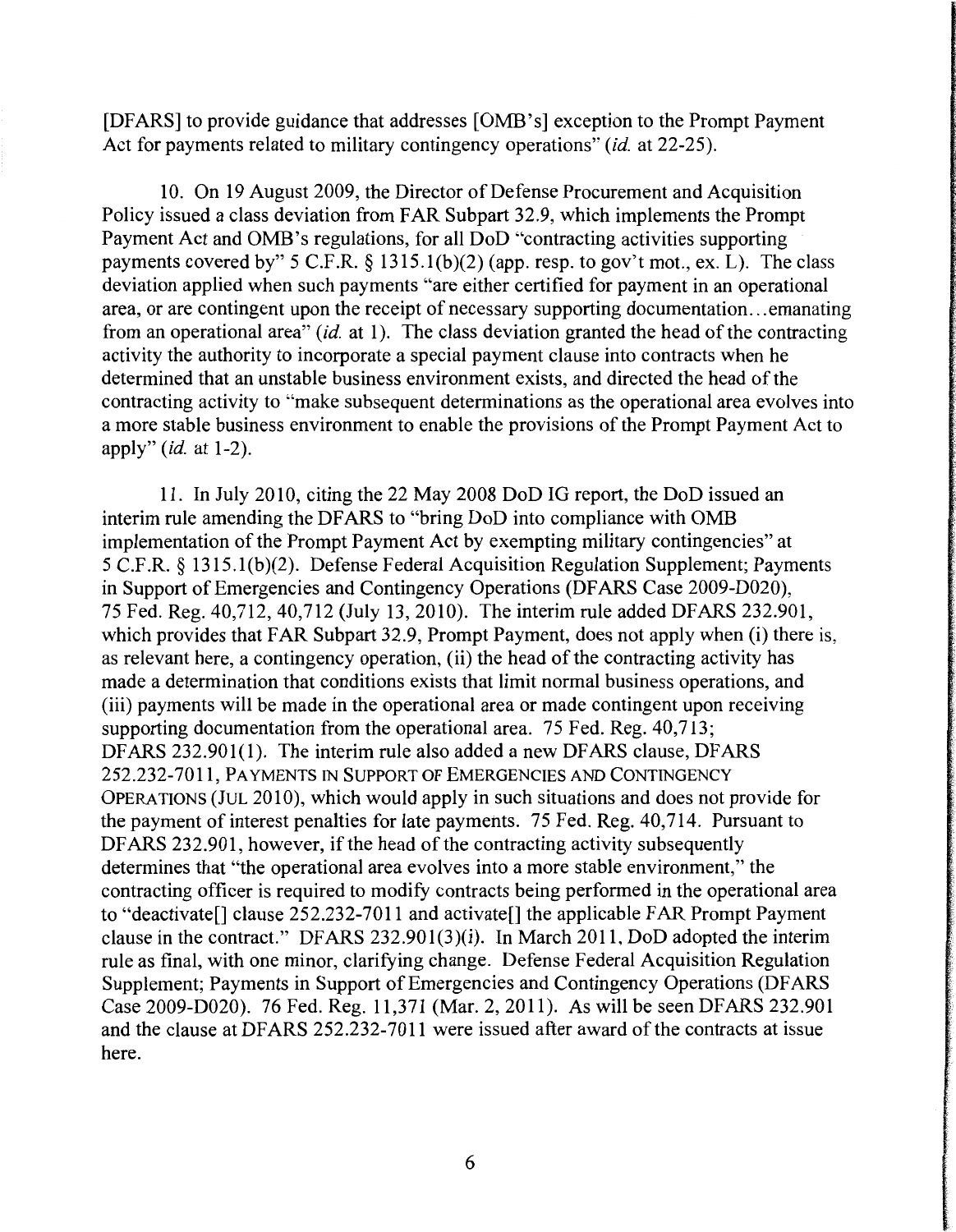# The Prime Vendor Contracts and Military Operations in Iraq

12. On 10 May 2002, DSCP issued Solicitation No. SP0300-02-R-4003 (the 4003 solicitation) to establish indefinite-delivery/indefinite-quantity (IDIQ) contracts for the distribution of food and non-food products in three geographic zones under the Prime Vendor Program (R4, tab 14 at 1, 7). For Zone III - Middle East, DSCP anticipated making two awards, one for Kuwait and Qatar and one for Saudi Arabia *(id.* at 7). In addition to the required delivery locations *(id.* at 59), the 4003 solicitation advised that "the Prime Vendor must have the ability to support an unknown number of troops deployed in its respective operational deployment areas," which for Zone III included Iraq, upon 30 days notice *(id.* at 62-63 ).

13. The 4003 solicitation included FAR 52.212-4, CONTRACT TERMS AND CONDITIONS-COMMERCIAL ITEMS (FEB 2002) (R4, tab 14 at 84-87). Paragraph (i) of that clause provided:

> Payment shall be made for items accepted by the Government that have been delivered to the delivery destinations set forth in this contract. The Government will make payment in accordance with the Prompt Payment Act (31 U.S.C. 3903) and OMB prompt payment regulations at 5 CFR part 1315. In connection with any discount offered for early payment, time shall be computed from the date of the invoice. For the purpose of computing the discount earned, payment shall be considered to have been made on the date which appears on the payment check or the specified date if an electronic funds transfer payment is made.

*(Id.* at 86) The 4003 solicitation also contained the following regarding payment:

B. Payments of delivery orders will be made in accordance with the terms and conditions of Paragraph (i) of Clause 52.212-4 *"Contract Terms and Conditions* - *Commercial Items",* appearing in the section of this solicitation entitled *"Contract Clauses".* 

C. Payment is currently being made in approximately 7 days after the receipt of a proper invoice; however, it is still subject to the terms and conditions of the Prompt Payment Act (31 U.S.C. 3903).

*(Id.* at 67)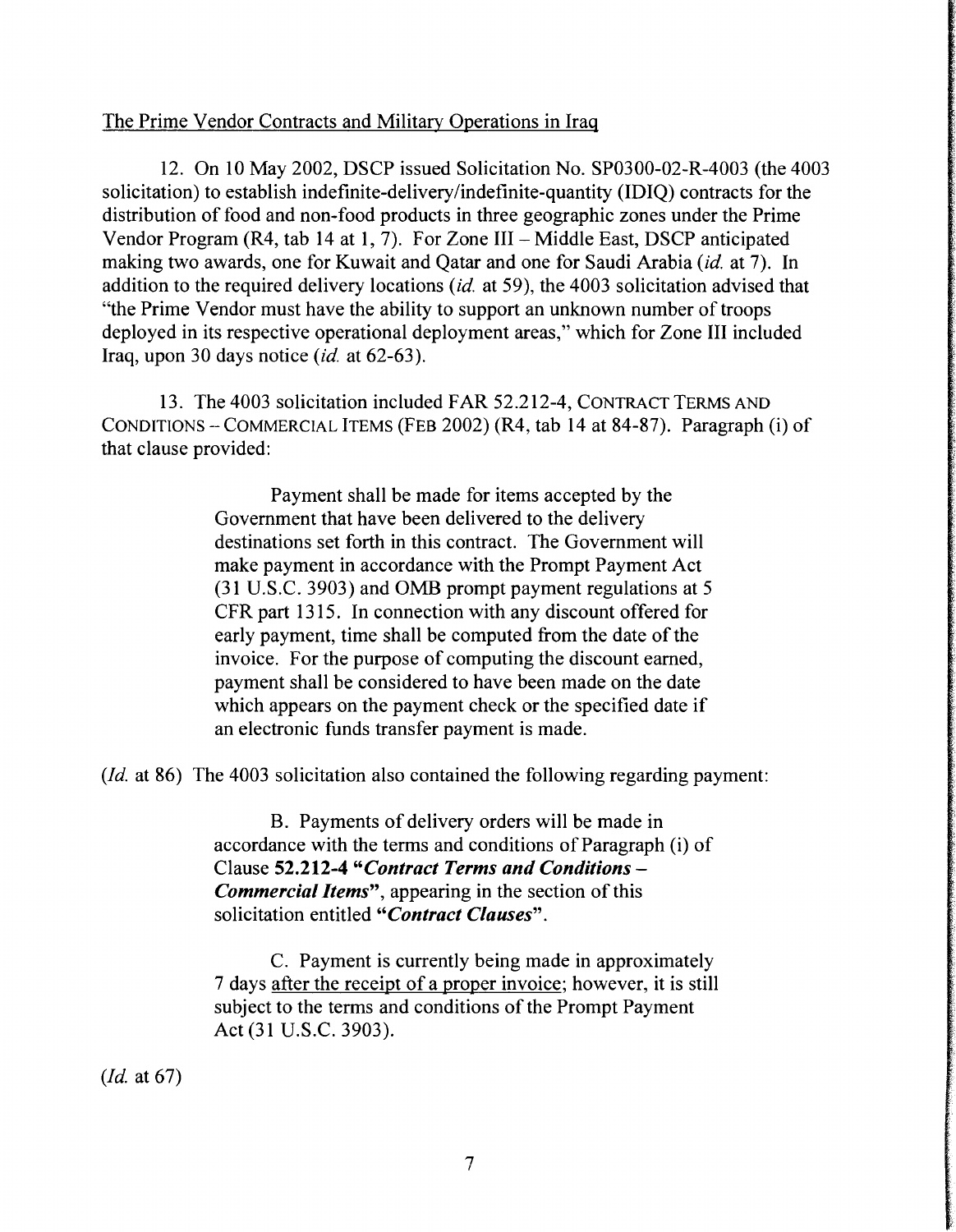14. DSCP issued Amendment No. 0002 to the 4003 solicitation on 15 July 2002 (R4, tab 16). Section II of the amendment consisted of answers to offeror questions, which were provided "for clarification purposes only" and did "not change the solicitation language" *(id.* at 136). Among the questions and answers provided was the following:

#### **Question # 94:**

The solicitation states that payments are currently being made in 7 days after the receipt of a proper invoice (page 67). The solicitation states that these payments are subject to the Prompt Payment Act (31 U.S.C. 3903). However, the solicitation additionally notes that Fast Payment Procedures<sup>[3]</sup> apply versus the Prompt Payment Act (page 87). Please clarify the payment procedures that will apply under the contract.

Answer: The solicitation does not note that Fast Payment procedures apply. The Fast Pay block on page #87 is not checked, and does not apply. Prime Vendor contracts are paid via the Prompt Payment Act, meaning 7 day payment terms.

*(Id.* at 156)

15. In October 2002, Congress passed the Authorization for Use of Military Force Against Iraq Resolution of 2002, Pub. L. No. 107-243, 116 Stat. 1498. Section 3(a) authorized the President to "use the Armed Forces of the United States as he determines to be necessary and appropriate in order to  $-$  (1) defend the national security of the United States against the continuing threat posed by Iraq; and (2) enforce all relevant United Nations Security Council resolutions regarding Iraq." 116 Stat. 1501. On 19 March 2003, the President directed the United States Armed Forces to commence combat operations against Iraq. Letter to Congressional Leaders Reporting on the Commencement of Military Operations Against Iraq, 39 WEEKLY COMP. PRES. Doc. 348, 348 (Mar. 21, 2003).

 $3$  Section 1315.6 of OMB's prompt payment regulations, titled "Payment without" evidence that supplies have been received (fast payment)," allows payment to be made in limited situations absent evidence of receipt of supplies. 5 C.F.R. § 1315.6; *see also* FAR Subpart 13.4; FAR 52.213-1.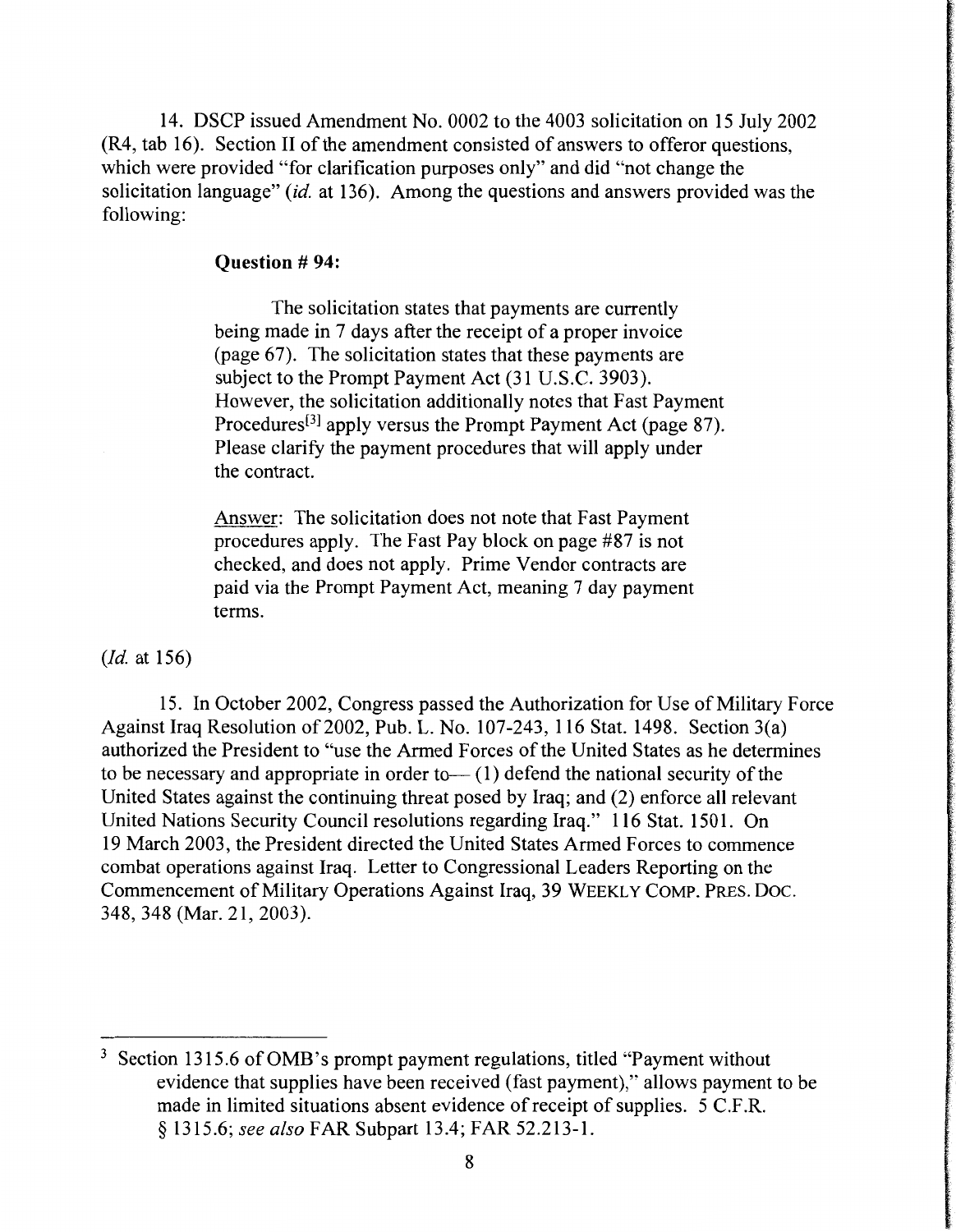16. DSCP awarded Contract No. SP0300-03-D-3061<sup>4</sup> (the PV1 contract), covering Kuwait and Qatar, to PWC on 28 May 2003 (R4, tab 20). The PVI contract expressly incorporated the 4003 solicitation and all five amendments thereto *(id.* at 2). The PV1 contract also stated the following regarding payment:

> B. Payments of delivery orders will be made in accordance with the terms and conditions of Paragraph (i) of Clause 52.212-4 *"Contract Terms and Conditions* - *Commercial Items",* appearing in the section of this solicitation [sic] entitled *"Contract Clauses".*

> C. Payment is currently being made in approximately 7 days after the receipt of a proper invoice; however, it is still subject to the terms and conditions of the Prompt Payment Act (31 U.S.C. 3903).

*(Id.* at 15-16)

17. On or about 30 June 2003, the parties executed bilateral Modification No. P00001 to the PV1 contract (R4, tab 21). The modification added the "Iraq Deployment Zone" to the PV1 contract and "establishe[d] separate ordering and delivery requirements for Operation Iraqi Freedom (OIF) initiatives in the country of Iraq area of operations" *(id.* at 2).

18. On or about 9 July 2003, the parties executed bilateral Modification No. P00002 to the PV1 contract, which "establishe<sup>[d]</sup> the mutually agreed upon pricing structure for 1) the Iraq Deployment Zone ... , and 2) distribution costs to deliver Government Furnished Material (GFM) of various food types" (R4, tab 22). Neither Modification No. P00001 nor Modification No. P00002 exempted payments related to military contingency operations from the PVl contract's payment terms.

19. On 20 August 2004, the parties executed bilateral Modification No. P00025 to the PVl contract, which added the clause at FAR 52.213-1, FAST PAYMENT PROCEDURE (FEB 1998), to the contract (R4, tab 27). According to the modification, the Fast Payment Procedure clause was added pursuant to a 12 July 2004 FAR Deviation which authorized the use of "Fast Payment procedures for OCONUS Subsistence Awards in Support of Contingency Operations" *(id.* at 1). Under the terms of the modification,

<sup>&</sup>lt;sup>4</sup> On 4 November 2004, the contracting officer issued unilateral Modification No. P00030, changing the contract number of the PVl contract from SP0300-03-D-3061 to SPM300-04-D-3061 (R4, tab 28). The contracting officer issued unilateral Modification No. P00033 on 1 December 2004, correcting Modification No. P00030 and changing the contract number of the PVl contract to SPM300-05-D-3061 (Bd. corr., joint filing dtd. 22 July 2015).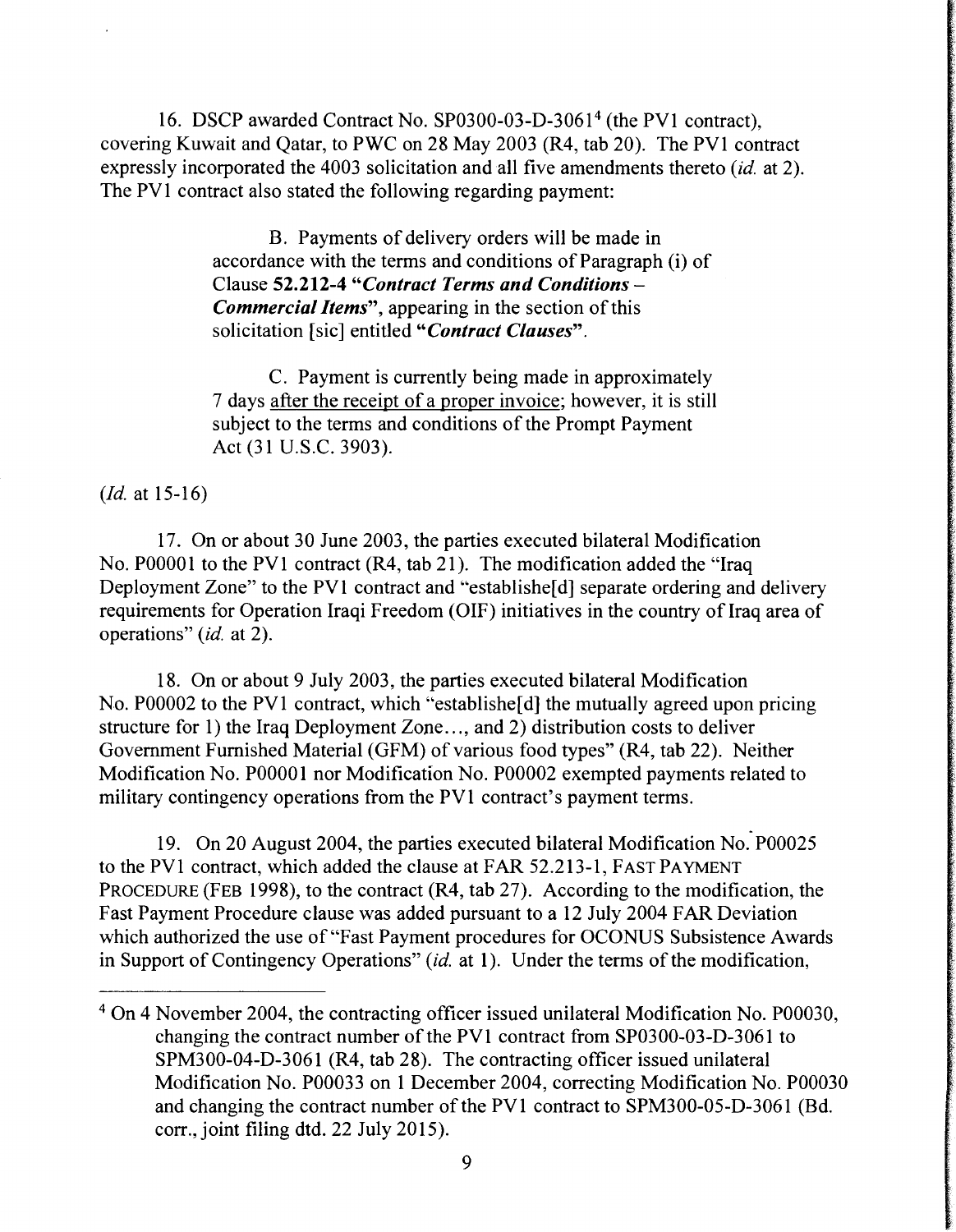fast payment procedures were applicable to invoices "for a delivery into the Iraq deployment zone that does not exceed \$500,000.00," and did not apply to invoices for deliveries to Kuwait and Qatar *(id.* at 3).

20. DSCP issued Solicitation No. SPM300-04-R-0323 (the 0323 solicitation) on 3 September 2004 (R4, tab 36). The 0323 solicitation sought to establish IDIQ contracts for the distribution of food and non-food products for five Middle Eastern geographic zones under the Prime Vendor Program. Zone 1 encompassed Kuwait, Iraq, and Jordan. The 0323 solicitation advised offerors that "[a]ll zones to be supported under this solicitation have been designated as contingency operations" as defined in FAR 2.101. *(Id.* at 10)

21. The 0323 solicitation included FAR 52.212-4, CONTRACT TERMS AND CONDITIONS-COMMERCIAL ITEMS (OCT 2003) (R4, tab 36 at 250-55). Paragraph (i)(2) of that clause stated that the "Government will make payment in accordance with the Prompt Payment Act (31 U.S.C. 3903) and prompt payment regulations at 5 CFR 1315" *(id.* at 252). The 0323 solicitation also contained the following regarding payment:

> B. Payments of delivery orders will be made in accordance with the terms and conditions of Paragraph (i) of Clause 52.212-4 "Contract Terms and Conditions - Commercial Items", appearing in the section of this solicitation entitled "Contract Clauses".

C. Payment is currently being made in approximately 7 days after the receipt of a proper invoice; however, it is still subject to the terms and conditions of the Prompt Payment Act (31 U.S.C. 3903).

*(Id.* at 79)

22. On or about 17 February 2005, the parties entered into Contract No. SPM300-05-D-3119 (the PV Bridge contract), with a term from 16 February 2005 until 15 December 2005, by executing Modification No. P00036 to the PVl contract (R4, tab 30). The PV Bridge contract incorporated the terms and conditions of the PVl contract *(id.).* 

23. Pursuant to the 0323 solicitation, DSCP awarded Contract No. SPM300-05-D-3128 (the PV2 contract) for Zone 1 (Iraq, Kuwait, and Jordan) to PWC on 7 July 2005 (R4, tab 41 ). The PV2 contract expressly incorporated the 0323 solicitation *(id.* at 2).

24. By letter dated 28 November 2011, PWC submitted a certified claim seeking \$5,381,777.62 in late payment interest penalties allegedly due pursuant to the Prompt Payment Act and the terms of the PVl, PV Bridge, and PV2 contracts (R4, tab 1). PWC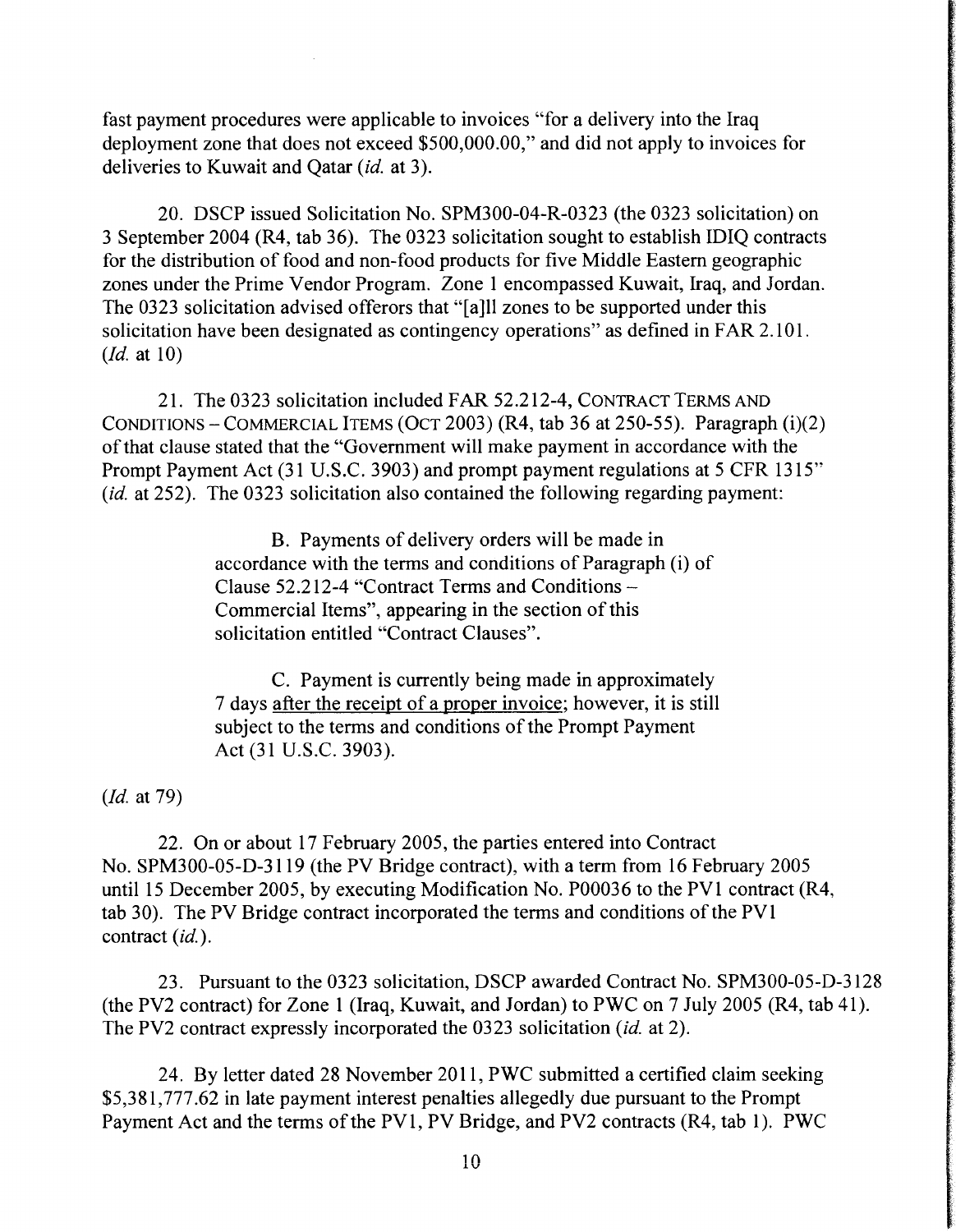attached to its claim two spreadsheets, totaling over 400 pages, detailing the interest penalties alleged due (app. supp. R4, tab 49). Although dated 28 November 2011, the parties do not dispute that PWC submitted its claim on 5 December 2011 (gov't mot. at 9,  $\llbracket 21$ ; app. resp. to gov't mot. at 17,  $\llbracket 21$ ).

25. By letter dated 26 February 2013, following multiple communications between the parties, PWC revised its claim downward to \$4,605,594.53 (R4, tab 7 at 1-4).

26. The contracting officer issued a 1 November 2013 final decision denying PWC's claim in its entirety (R4, tab 13). PWC appealed the denial of its claim to this Board by letter dated 19 November 2013.

# DECISION

Having already denied the government's partial motion to dismiss on jurisdictional grounds, we are left with two pending arguments. First, the government argues that it is entitled to summary judgment because 5 C.F.R. § 1315.l(b)(2) precludes PWC from recovering Prompt Payment Act interest. Second, the government argues that it is entitled to partial summary judgment as to a portion of PWC's claim that it contends is barred pursuant to 41 U.S.C.  $\S$  7103(a)(4)(A) as untimely submitted.

Summary judgment is properly granted where there are no genuine issues of material fact and the moving party is entitled to judgment as a matter of law. *Mingus Constructors, Inc. v. United States,* 812 F.2d 1387, 1390 (Fed. Cir. 1987). The government, as the moving party, bears the burden of proving the absence of a genuine issue of material fact and all significant doubt over factual issues is resolved in appellant's favor. *Colorado River Materials, Inc. d/b/a/ NAC Constr.,* ASBCA No. 57751, 13 BCA  $\parallel$  35,233 at 172,991. The Board's task is not to weigh evidence and resolve factual issues, but to determine whether triable issues of fact exist. *US. Coating Specialties & Supplies, LLC, ASBCA No.* 58245, 15-1 BCA ¶ 35,957 at 175,707.

# The Military Contingency Operation Exception

The parties' primary dispute concerns the proper interpretation of 5 C.F.R.  $§$  1315.1(b)(2).<sup>5</sup> Section 1315.1(b)(2) provides, as relevant here, that "[a] Executive

<sup>&</sup>lt;sup>5</sup> PWC states that the Prompt Payment Act "itself has never included an exception for payments related to military contingency operations," that "it is uncertain what authority OMB relied upon in creating the exception," and that "there is no indication in the regulatory history of the source or rationale for OMB's military contingency exception" (app. resp. to gov't mot. at 50; app. surreply to gov't reply to app. resp. to gov't mot. at 10). PWC does not, however, argue that 5 C.F.R. § 1315.l(b)(2) is not entitled to deference under *Chevron, US.A., Inc. v. Natural Resource Defense Council, Inc.,* 467 U.S. 837 (1984), and its progeny.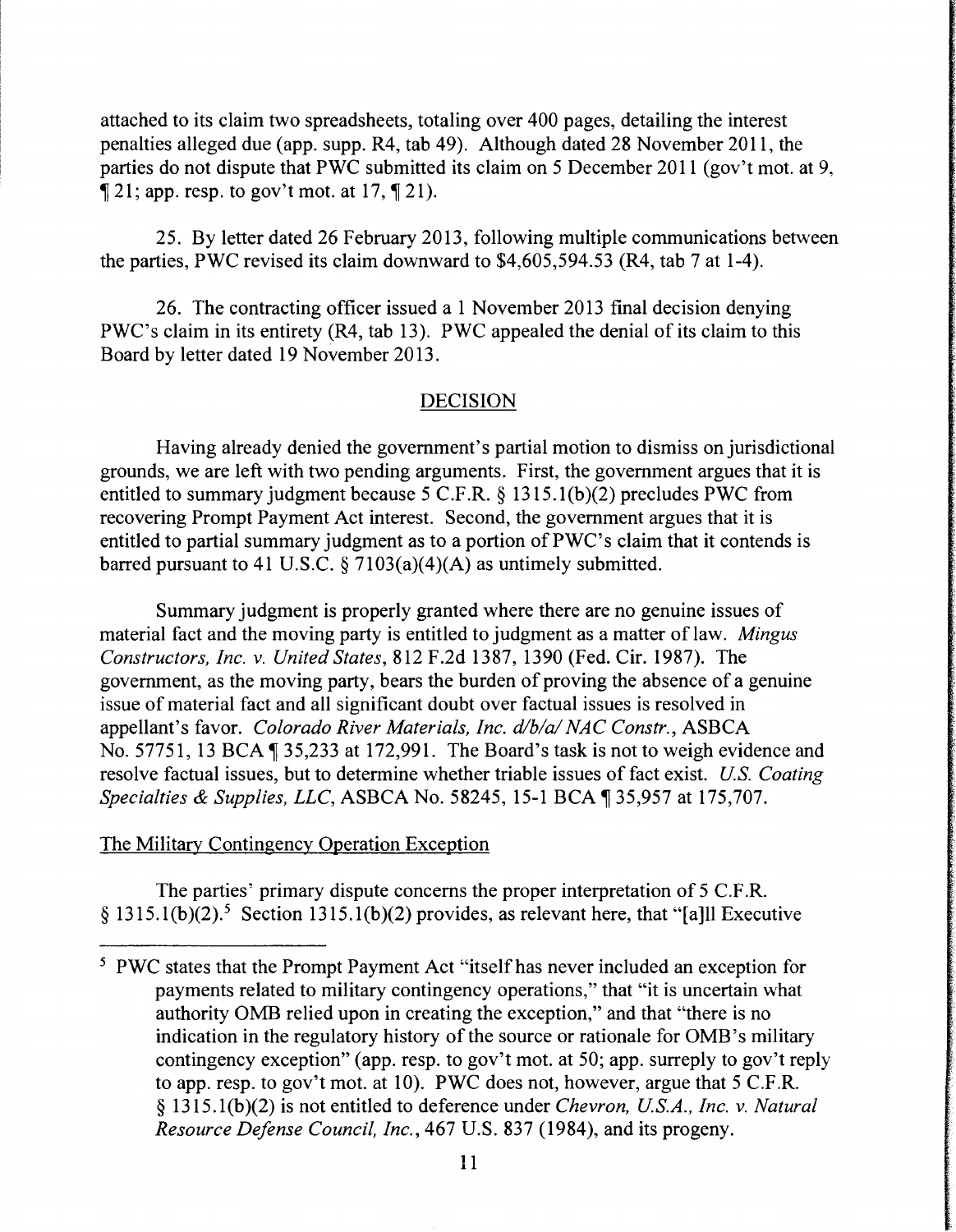branch vendor payments and payments to those defined as contractors or vendors ... are subject to the Prompt Payment Act with the following exceptions: ... (2) Payments related to... military contingency operations (as defined in  $10$  U.S.C. 101 (a)(13))." The government interprets 5 C.F.R. § 1315.l(b)(2) as prohibiting the application of the Prompt Payment Act to payments related to military contingency operations *(see* gov't reply to app. resp. to gov't mot. at 4 ). Relying on the 22 May 2008 DoD IG report (SOF <sup>~</sup>9), PWC contends that the government's interpretation creates a conflict between 5 C.F.R. §§ 1315.l(b)(2) and 1315.5(c) (app. resp. to gov't mot. at 51-52). Under PWC's interpretation, although the Prompt Payment Act may not apply of its own force to payments related to military contingency operations pursuant to 5 C.F.R. § 1315. l(b)(2), section  $1315.1(b)(2)$  does not deprive an agency of the discretion to nonetheless contractually agree to make such payments in accordance with the terms of the Prompt Payment Act *(id. at 46-47, 50).* PWC maintains that DSCP exercised such discretion with respect to the three Prime Vendor contracts at issue by incorporating contract clauses stating that payment would be made in accordance with the Prompt Payment Act and its implementing regulations *(id.* at 42-45).

We construe a regulation using the same interpretive rules used in construing a statute. *Lengerich v. Dep 't of Interior,* 454 F.3d 1367, 1370 (Fed. Cir. 2006); *Tesoro Hawaii Corp. v. United States,* 405 F.3d 1339, 1346 (Fed. Cir. 2005). We must read the disputed provision "in the context of the entire regulation as well as other related regulatory sections." *Vazquez-Claudio v. Shinseki,* 713 F.3d 112, 115 (Fed. Cir. 2013); *see also Mass. Mut. Life Ins. Co. v. United States,* 782 F.3d 1354, 1365 (Fed. Cir. 2015) (noting that in construing a regulation a tribunal considers "the text of the regulation as a whole, reconciling the section in question with sections related to it"). A regulation, like a statute, should be construed so that "no clause, sentence, or word shall be superfluous, void, or insignificant." *Raytheon Co.*, ASBCA No. 54907, 11-2 BCA ¶ 34,870 at 171,519 (quoting *TRW Inc. v. Andrews,* 534 U.S. 19, 31 (2001)) (internal quotation marks omitted); *see also Princess Cruises, Inc. v. United States,* 201F.3d1352, 1362 (Fed. Cir. 2000) ("It is a long-held tenet of statutory interpretation that one section of a law should not be interpreted so as to render another section meaningless.").

The government's interpretation of 5 C.F.R.  $\S$  1315.1(b)(2) as prohibiting the application of the Prompt Payment Act to payments related to military contingency operations is perhaps a permissible reading of section  $1315.1(b)(2)$  itself. However, we agree with PWC that the government's interpretation runs headlong into 5 C.F.R. § 1315.5(c). Section 1315.5(c), which allows accelerated payment methods for payments made under a military contingency, states that vendors "shall be entitled to interest penalties if invoice payments are made after the payment due date." Section 1315.5(c), promulgated simultaneously with section  $1315.1(b)(2)$  (SOF ¶¶ 6-7), thus anticipates some application of the terms of the Prompt Payment Act to payments related to military contingency operations. In promulgating 5 C.F.R. § 1315.5(c), OMB noted that the accelerated payment methods provided in that section, to be used when an agency determines that early payment in necessary in accordance with 5 C.F.R. § 1315.4(j),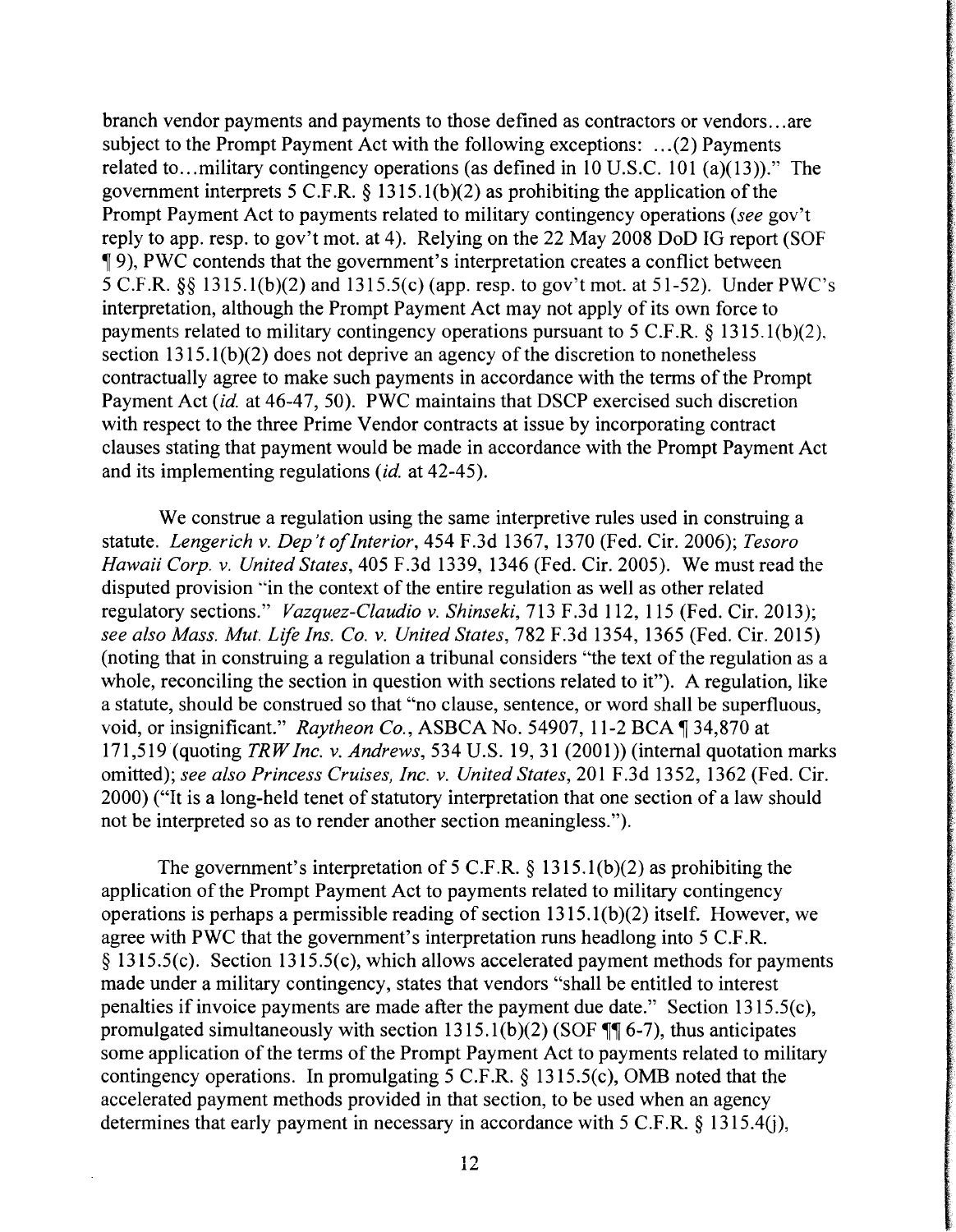implement§ 3903(a)(8) of the Prompt Payment Act. Prompt Payment, 64 Fed. Reg. 52,580, 52,582-83 (Sept. 29, 1999). Therefore, if we interpret 5 C.F.R. § 1315. l(b )(2) as prohibiting any application of the Prompt Payment Act to payments related to military contingency operations, then  $\S$  1315.5(c) of the regulations would have no effect. We are hard-pressed to conclude that OMB would promulgate a regulation that would be meaningless upon promulgation.

Moreover, the government's interpretation of  $5$  C.F.R. § 1315.1(b)(2) calls into question the validity of DFARS 232.901.<sup>6</sup> DFARS 232.901 was promulgated to implement the exception for payments related to military contingencies in 5 C.F .R.  $\S$  1315.1(b)(2) (SOF  $\P$  11). DFARS 232.901(1) provides that FAR Subpart 32.9, which was promulgated to implement the Prompt Payment Act and OMB's prompt payment rules (SOF  $\overline{q}$  2), does not apply to military contingencies if two additional criteria are met. If those criteria cease to exist, DFARS 232.901(3) calls for the application of the standard FAR prompt payment clauses. DFARS 232.901 does not preclude application of the Prompt Payment Act to payments related to military contingencies operations in all circumstances. Interpreting 5 C.F.R. § 1315.l(b)(2) as prohibiting any application of the Prompt Payment Act to payments related to military contingency operations thus creates a conflict between that section and DFARS 232.901. PWC's construction, which avoids this conflict and allows for a more concordant regulatory scheme, is therefore the better interpretation of5 C.F.R. § 1315.l(b)(2). *See Kearfott Guidance* & *Navigation Corp. v. Rumsfeld,* 320 F.3d 1369, 1377 (Fed. Cir. 2003) (noting the canon of construction that there is a presumption in favor of finding harmony between two regulations dealing with similar subjects); *Rice v. Martin Marietta Corp.,* 13 F.3d 1563, 1568 (Fed. Cir. 1993) (same). Accordingly, we hold that  $5$  C.F.R. § 1315.1(b)(2) does not preclude an agency from contractually agreeing to make payments related to military contingency operations pursuant to the terms of the Prompt Payment Act.

All three contracts at issue in this appeal included clauses stating that payment would be made in accordance with the terms of the Prompt Payment Act. The PV 1 contract expressly stated that payment was "subject to the terms and conditions of the Prompt Payment Act" (SOF  $\P$  16). The PV1 contract also incorporated the 4003 solicitation, which included FAR 52.212-4, CONTRACT TERMS AND CONDITIONS -COMMERCIAL ITEMS (FEB 2002). That clause similarly provided that the government would make payment in accordance with the Prompt Payment Act and OMB's prompt payment regulations. (SOF  $\P$  13, 16) In modifying the PV1 contract to include

<sup>6</sup> We agree with the government that DFARS 232.901 and the accompanying clause at DFARS 252.232-7011 do not apply to the contracts in dispute because the regulations were issued after contract award. *See Tech. for Commc 'ns Int' l,* ASBCA Nos. 36265, 36841, 93-3 BCA ¶ 26,139 at 129,947 (applying the prompt payment regulations in effect at the time of contract award). However, PWC does not argue that these DF ARS provisions are applicable to its contracts; PWC simply cites these provisions to support its interpretation of 5 C.F.R.  $\S$  1315.1(b)(2).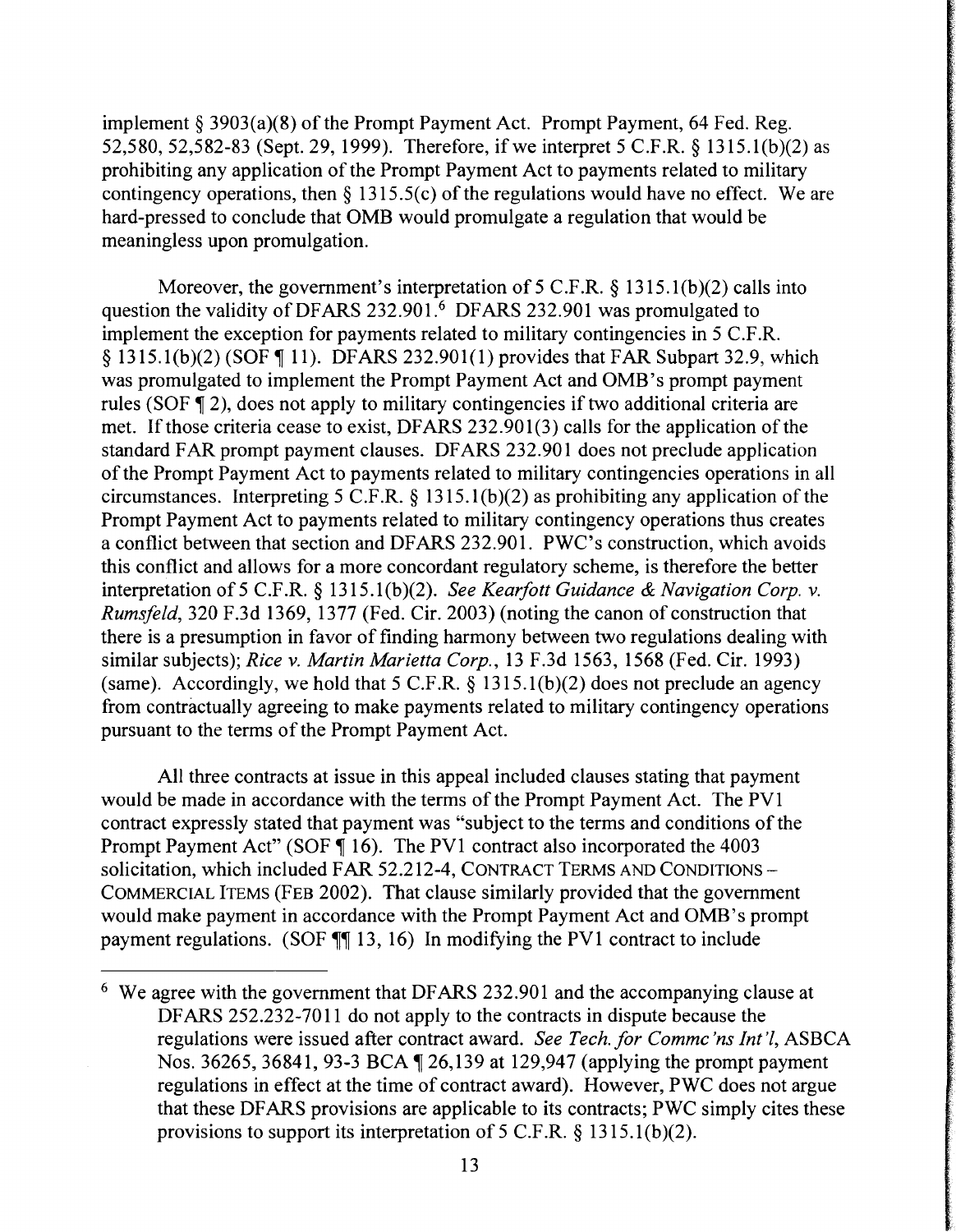deliveries to locations in Iraq, the parties did not exempt payments related to military contingency operations from these payment provisions (SOF  $\P$  18). The PV Bridge contract incorporated the terms and conditions of the PV1 contract (SOF  $\P$  22). The PV2 contract incorporated the 0323 solicitation. Although that solicitation advised that all zones were designated as contingency operations, it included FAR 52.212-4, CONTRACT TERMS AND CONDITIONS - COMMERCIAL ITEMS (OCT 2003 ), which stated that payments would be made in accordance with the Prompt Payment Act and OMB's prompt payment regulations. (SOF  $\P$  $[20-21, 23)$  Because the government contractually agreed to make payments under all three contracts in accordance with the terms and conditions of the Prompt Payment Act without exception, 5 C.F.R. § 1315.l(b)(2) does not bar any portion of PWC's claim.

## Statute of Limitations

The CDA requires that "each claim by a contractor against the Federal Government relating to a contract. .. shall be submitted within 6 years after the accrual of the claim." 41 U.S.C.  $\frac{5}{7103(a)(4)(A)}$ . A claim accrues "when all events, that fix the alleged liability of either the Government or the contractor and permit assertion of the claim, were known or should have been known." FAR 33.201. A party's failure to submit a claim within six years of accrual is an affirmative defense to the claim. *Kellogg Brown & Root Servs., Inc., ASBCA No.* 58175, 15-1 BCA ¶ 35,988 at 175,825; *see also Do-Well Mach. Shop, Inc. v. United States,* 870 F.2d 637, 639 (Fed. Cir. 1989) ("The reason that the time bar was fatal is that it constituted a valid affirmative defense."). As the proponent of its affirmative defense, the government bears the burden of proving that PWC's claim was untimely. *Kellogg Brown & Root*, 15-1 BCA ¶ 35,988 at 175,825; *Lockheed Martin Corp., ASBCA No. 57525, 12-1 BCA* 135,017 at 172,065; *see also Brunswick Bank* & *Trust Co. v. United States,* 707 F.2d 1355, 1360 (Fed. Cir. 1983) (party raising an affirmative defense normally bears the burden of proof).

The parties do not dispute that PWC submitted its claim on 5 December 2011 (SOF  $\P$  24). To be untimely, PWC's claim must have accrued prior to 5 December 2005. The government seeks partial summary judgment, arguing that a portion of PWC's claim accrued more than six years prior to submittal. Specifically, the government argues that the events that fix liability for late payment interest penalties occur, and a claim for the interest penalties accrues, once the government fails to make timely payment on an invoice, that is the day after the payment due date. The government thus argues that PWC's claim with respect to an unspecified number of invoices, those where the government's alleged failure to make timely payment occurred prior to 5 December 2005, is barred by the CDA's six-year statute of limitations. (Gov't mot. at 19-20) We deny the government summary judgment for two reasons.

First, the government conflates two separate obligations—the obligation to make timely payment on an invoice and the obligation to pay an interest penalty for late payments. For claim accrual purposes, in determining when the alleged liability is fixed,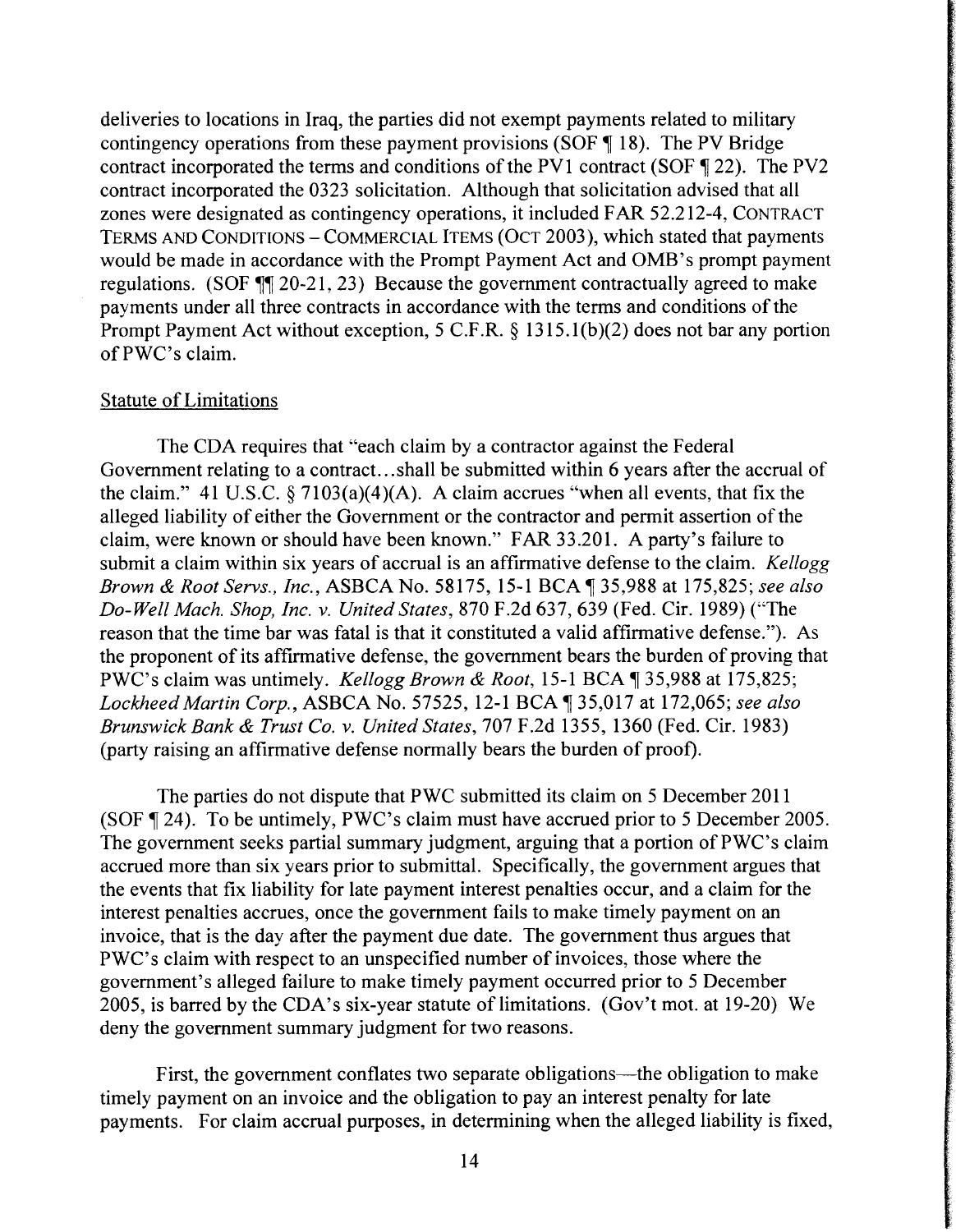we begin by examining the legal basis of the claim. *Gray Personnel, Inc.,* ASBCA No. 54652, 06-2 BCA  $\P$  33,378 at 165,475. The Prompt Payment Act, the provisions of which we have found to be applicable to the three contracts at issue, imposes an obligation on a government agency to pay an interest penalty when it fails to make a payment by the required payment date. 31 U.S.C. § 3902(a). That interest penalty is calculated for the period from the day after the required payment date to the date of actual payment, and is to be paid without regard to whether such an interest penalty was requested. 31 U.S.C.  $\delta$  3902(b)-(c)(1). The Prompt Payment Act provides that a "claim" for an interest penalty *not paid"* may be filed under the CDA. 31 U.S.C. § 3907(a) (emphasis added). Reading these sections together, we conclude that the government has an obligation to pay the interest penalty for late payments automatically and that the government breaches this obligation by failing to pay the interest penalty upon paying the underlying invoice, thus creating a claim for the interest penalty not paid. Our conclusion is bolstered by 31 U.S.C. § 3902(c)(3) which provides for an additional interest penalty if the government fails to pay the interest penalty due within 10 days of the underlying payment and the contractor makes a written demand for the interest penalty due within 40 days of such payment. Moreover, our conclusion is consistent with the Prompt Payment Act's legislative history. The House Report accompanying the Prompt Payment Act states that if "a Federal agency owes an interest penalty..., and then fails to pay that interest penalty, the business concern to which the penalty is owed may file a claim for the amount of interest due under the Contract Disputes Act of 1978." H.R. Rep. No. 97-461, at 15 (1982), *reprinted in* 1982 U.S.C.C.A.N. 111, 125. Accordingly, the events that fix the government's alleged liability and allow a claim for interest penalties to be asserted do not occur until the government pays the underlying invoice without paying the interest penalty due.

Second, the government has failed to establish the absence of a material dispute of genuine fact with regard to the statute of limitations question. Because interest penalties are tied to specific payments, claim accrual must be determined on an invoice-by-invoice basis. In its motion, however, the government does not present specific facts regarding the invoices for which it seeks summary judgment. Rather the government argues in general terms. The government fails to establish the facts regarding the date of the specific invoices for which it seeks summary judgment, the amount of such invoices, or the date such invoices were paid, precluding an assessment of when the government's alleged liability with regard to any particular invoice was fixed. Moreover, the government fails to introduce any facts regarding the potential applicability of 31 U.S.C. § 3903(a)(2)-(4) (earlier payment dates for certain food and agricultural products) (SOF  $\P$  4) or § 3903(c), which applies specifically to DLA's Prime Vendor Program (SOF  $\P$  8). The failure to introduce invoice-specific facts also precludes application of the "should have known test" for claim accrual, which includes a reasonableness component that turns upon what facts were reasonably known to the claimant. *See The Ryan Co.,* ASBCA No. 58137, 15-1 BCA ¶ 35,998 at 175,862 (citing *Laguna Constr. Co.*, ASBCA No. 58569, 14-1 BCA ¶ 35,618 at 174,459). Accordingly, summary judgment on the government's affirmative defense that the CDA's six-year statute of limitations bars a portion of PWC's claim is inappropriate.